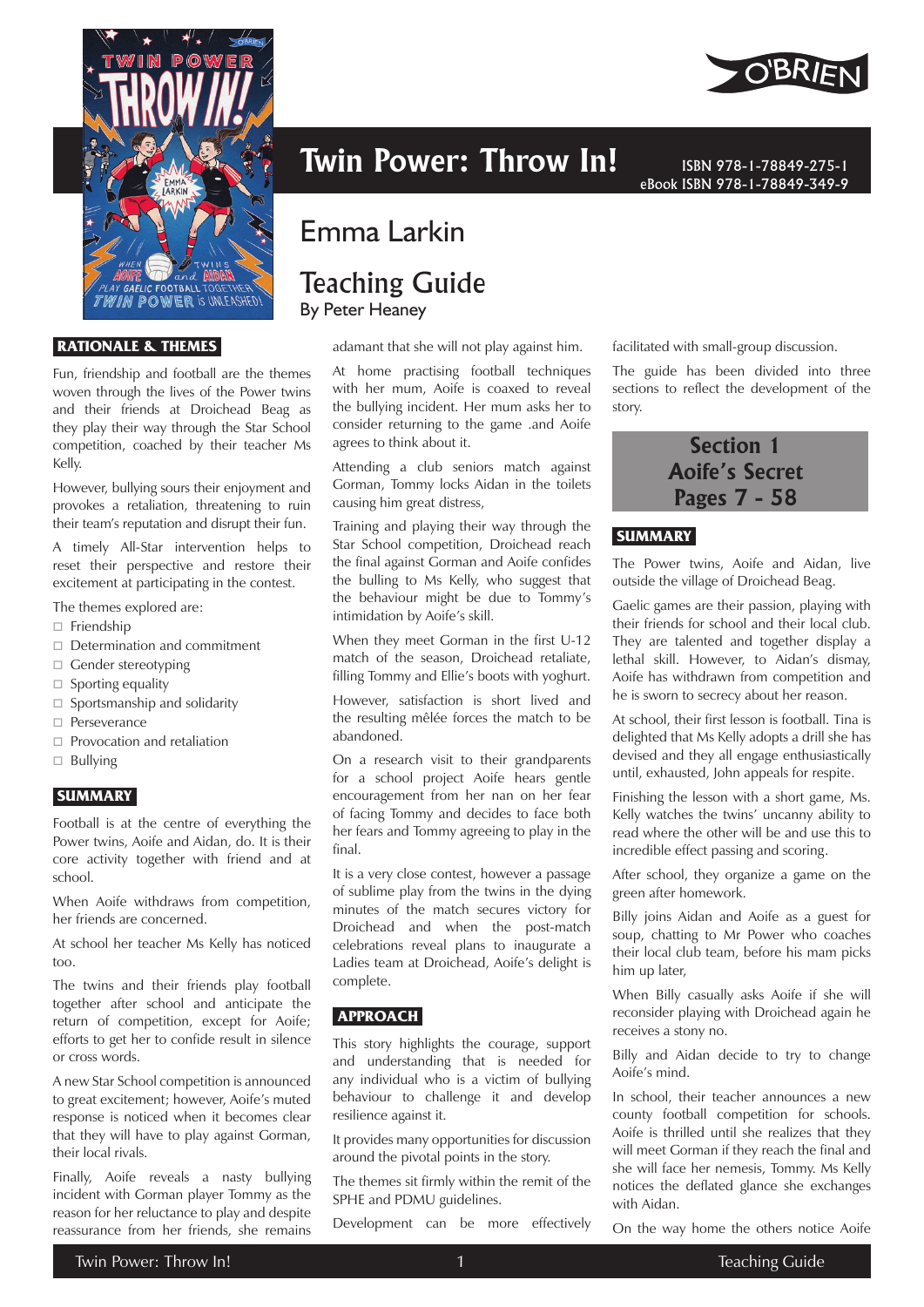is subdued and persuade her to reveal the nasty bullying incident she experienced from Tommy.

Despite their support, Aoife is determined that she won't face Tommy on a pitch again.

John accuses her of being selfish and storms off as a soured feeling of gloom descends on the group.

#### **DISCUSSION POINTS**

- *(Read pp17-18)***:** Ms Kelly knows that not everyone in the class can develop good football skills, so why does she insist that everyone trains? Why is sport important for everyone? What can you learn from doing something that you may not be good at or even like doing?
- *(Read pp24-25):* Aoife and Aidan are alike in almost every way, except that Aoife is a girl, so why do people expect Aidan to be a leader? How would the story have been different if their roles had been reversed? Why are leaders usually male? Do males have an extra quality that makes them better leaders?
- *(Read pp35-36)*: Aoife is pleased when Sara comments that she looks like Jenny McCarthy. Is it healthy to try to be or look like someone else? Is it harmless or are there dangers? How can you develop the confidence to simply be yourself?

[www.scoilnet.ie/search/?q=being%20me](https://www.scoilnet.ie/search/?q=being%20me)

- *(Read pp52-53)*: Aoife's joy after the match is ruined by a nasty sexist insult. What made Tommy's remark sexist and not just simply rude? Why are sexist insults more offensive? Why are they usually directed towards women and girls?
- *(Read p29)*: Clare is seen as a nuisance and usually has to be removed from their game? Is this fair? Should anyone be made to feel like a nuisance during a game? Does sport always have to be about winning?

#### **ACTIVITIES**

#### **1. Difference is Good** *(Read p8)*

Aoife and Aidan are twins, however, there are many differences between them. Difference is something that makes each of us unique and charming in our own ways.

In groups, identify some of your differences.

Draw a self-portrait and list three ways that you are different from your friends explaining how each difference makes you charming and unique.

#### **2. Metaphor (Read p21)**

The author uses the metaphor of a *sentry* to describe the daffodils.

Good metaphors are critical to good description.

Find three flowers or bunches of flowers either in a garden or display and find a good metaphor to describe each of them.

Draw them and explain what quality the metaphor is describing.

www.[scoilnet.ie/search/?q=using%20](https://www.scoilnet.ie/search/?q=using%20metaphors) [metaphors](https://www.scoilnet.ie/search/?q=using%20metaphors)

[bbc.co.uk/bitesize/topics/zfkk7ty/articles/](https://www.bbc.co.uk/bitesize/topics/zfkk7ty/articles/z9tkxfr) [z9tkxfr](https://www.bbc.co.uk/bitesize/topics/zfkk7ty/articles/z9tkxfr)

#### **3. Tummy Ache** *(Read p32)*

Aoife has developed a tummy ache from the anxiety caused by Tommy's bullying.

In groups, make a list of 5 things she could do to help her deal with the anxiety she is feeling.

[www.sport-excellence.co.uk/3-tips-to-deal](https://www.sport-excellence.co.uk/3-tips-to-deal-with-bullying-in-sport/)[with-bullying-in-sport/](https://www.sport-excellence.co.uk/3-tips-to-deal-with-bullying-in-sport/)

[thecpsu.org.uk/help-advice/topics/anti](https://thecpsu.org.uk/help-advice/topics/anti-bullying/)[bullying/](https://thecpsu.org.uk/help-advice/topics/anti-bullying/)

#### **4. The French Plait** *(Read p35)*

Aoife feels really good about herself because she has learned how to do a French plait.

Think of a new skill that you have recently acquired. Explain and illustrate what it is and describe how learning this skill has made you feel about yourself.

## **5. Tell Us** *(Read pp49-50)*

Aoife has resisted every attempt by her friends to get her to share what is causing her distress.

To help, her friends, suggest 3 conversation openers that they can use to reassure Aoife and encourage her to share her secret.

List the openers.

[www.scoilnet.ie/search/?q=talking%20](https://www.scoilnet.ie/search/?q=talking%20about%20bullying) [about%20bullying](https://www.scoilnet.ie/search/?q=talking%20about%20bullying)

## **6. More than Bullying**  *(Read pp52-53)*

Sexism is a type of bullying that makes people unhappy because of their gender.

Her friends realise that Aoife is a victim of sexist bullying and decide to create a poster for their club to identify, challenge and provide information if someone sees this behaviour or becomes a victim of it.

Design a poster for them. Think about whom you will want to read the poster as you design it.

#### **7. Consequences** *(Read p54)*

When they hear what Tommy did, Billy suggests retaliation, but John advises caution.

To help them decide, draw a consequences flow diagram.

At the top of the page use a box to describe

the bullying. Use arrows to link to boxes with the decisions they could make about what to do.

Link these decision boxes with consequent boxes describing what the outcome for each of their actions might be.

Suggest what they could do and explain their best option.

#### **8. I'm Sorry (Read p57)**

Later, Billy messages Aoife an apology and Aoife replies, explaining what she meant.

Create the conversation thread they had.

# **Section 2 The Yoghurt Wars Pages 59 - 117**

# **SUMMARY**

At school Ms Kelly introduces a Gaelic Games history assignment and the twins decide to interview their grandparents, who are former county players for a joint submission.

At the weekend, when Aidan goes to training, Aoife stays at home and joins her mam for some individual drills. Over a toasted sandwich, Aoife shares the details of the bullying. Her mum reassures her and then quietly sets the wheels in motion to deal with the incident.

A Droichead v Gorman senior fixture draws them all to the Gorman ground to watch the match. Tommy and his friends are there too, posturing to cause maximum irritation.

At half time, when Aidan doesn't return from the toilet, Aoife suspects something. She and Billy search and find Aidan locked in a cubicle in the dark sobbing, a victim of another of Tommy's nasty tricks.

Tommy's subsequent insult confirms the decision that retaliation will be exacted.

Not all Tommy's friends approve of the behaviour. Darragh has begun to disapprove of both it and the regime that Annie, (their coach and Tommy's mum) employs with their training sessions.

At their next training session, Darragh notices that Annie is trialing a new girl, Maeve. This is unusual as Annie generally discourages the girls; however, Maeve is talented and has spirit. Darragh finds her a kindred spirit. When the session finishes, he asserts himself and challenges Tommy over the trick on Aidan.

Confiding the incident to Ms. Kelly, Aoife finds support and understanding.

Droichead host Gorman and the retaliation plan is activated. Tommy and his friends are humiliated at half time when they discover a stinking yoghurt mess in their boots.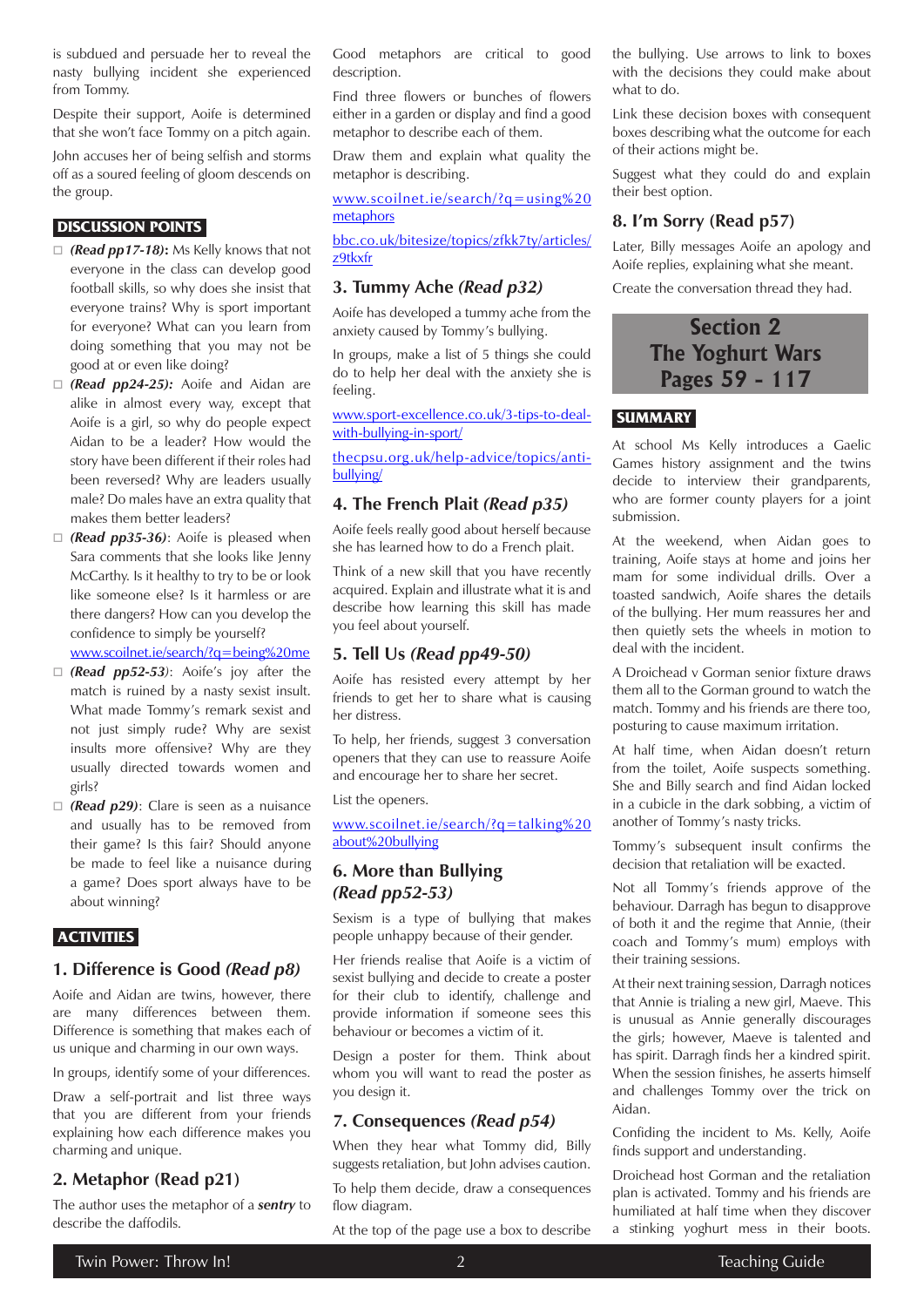However, the plan goes awry when a mêlée starts and the game has to be abandoned with a report sent to the county board.

#### **DISCUSSION POINTS**

- *(Read p60)*: Ladies football and camogie have their own separate organization. Why is this necessary? Should the GAA and the LGFA combine? How would this develop sporting opportunities for women? How should finance and resources be fairly divided?
- *(Read p75)*: Droichead and Gorman are rivals. Rivalry is normal between friends, neighbours and siblings, however, how can you prevent this from creating sour and corrosive relationships? How would you recognize if this was happening?
- *(Read p96)*: Ms Kelly and Annie have different approaches to coaching. Annie wants to *'win at all costs',* whereas Ms. Kelly thinks that participation and enjoyment are important. Who is right? Is it possible to enjoy a game that you are losing? Does every game need a winner? How could you have a game without winners or losers?
- *(Read pp102-106)*: Ellie and Tommy are dealt a stinking yoghurt-filled-boot retaliation by Droichead. However, there is a fight, the match is abandoned and everyone is reported for misbehaviour. Was it worth resorting to Gorman tactics? Was Gorman's reaction a surprise? What are the dangers if you chose to become a vigilante?
- *(Read pp113-115):* Mr Power lectures the twins about being truthful yet he sits in silence at the meeting when he knew who put the yoghurt in the boots. Was this a good example? Should he have admitted who the culprits were and offered to pay for new boots? Should he have allowed the twins to *'get away with it*'? What lesson might this teach them?

#### **ACTIVITIES**

# **1. Did you Know GAA**  *(Read pp 59-61)*

A Mhúnteoir is impressed by their knowledge of GAA / LGFA facts.

In small groups create a quiz sheet with 10 questions, each with 3 multiple choice answers. Make two of the answer choices quite similar as a challenge and the third answer ridiculous for amusement.

Test each other with your quiz sheets.

[www.scoilnet.ie/search/?q=GAA%20facts](https://www.scoilnet.ie/search/?q=GAA%20facts)

[meanwhileinireland.com/top-10-mad-facts](https://www.meanwhileinireland.com/top-10-mad-facts-about-gaelic-football-you-never-knew/)[about-gaelic-football-you-never-knew/](https://www.meanwhileinireland.com/top-10-mad-facts-about-gaelic-football-you-never-knew/)

[balls.ie/gaa/10-incredible-facts-about](https://www.balls.ie/gaa/10-incredible-facts-about-ladies-football-342074)[ladies-football-342074](https://www.balls.ie/gaa/10-incredible-facts-about-ladies-football-342074)

## **2. No to Bullying** *(Read pp61-62)*

Aoife has decided that she would rather avoid Tommy and her friends feel guilty that they didn't realise sooner what was happening.

Together, they ask Ms Kelly if they can design an information poster for their school to help to identify bullying behaviour and recognize and support victims.

Design the poster they should create.

#### [primarysite-prod-sorted.](https://primarysite-prod-sorted.s3.amazonaws.com/wicor-primary-school/UploadedDocument/a7659e82c2844b5c80eea4619a1289cc/beat_the_bully-1.pdf) [s3.amazonaws.com/wicor-primary](https://primarysite-prod-sorted.s3.amazonaws.com/wicor-primary-school/UploadedDocument/a7659e82c2844b5c80eea4619a1289cc/beat_the_bully-1.pdf)[school/UploadedDocument/](https://primarysite-prod-sorted.s3.amazonaws.com/wicor-primary-school/UploadedDocument/a7659e82c2844b5c80eea4619a1289cc/beat_the_bully-1.pdf) [a7659e82c2844b5c80eea4619a1289cc/](https://primarysite-prod-sorted.s3.amazonaws.com/wicor-primary-school/UploadedDocument/a7659e82c2844b5c80eea4619a1289cc/beat_the_bully-1.pdf) [beat\\_the\\_bully-1.pdf](https://primarysite-prod-sorted.s3.amazonaws.com/wicor-primary-school/UploadedDocument/a7659e82c2844b5c80eea4619a1289cc/beat_the_bully-1.pdf)

[bbc.co.uk/bitesize/articles/z9gqqfr](https://www.bbc.co.uk/bitesize/articles/z9gqqfr)

[www.scoilnet.ie/search/?q=%20bullies](https://www.scoilnet.ie/search/?q=%20bullies)

# **3. Memories**  *(Read P63 & pp118-126)*

The twins are entertained by their grandparents' sporting memories.

Research a sporting memory in your own family and then create a short, illustrated fact sheet describing the memory and why you are proud that it belongs to your family.

You can display all the memories on a class collage board.

#### **4. Top Skill:** *(Read pp68-69)*

Aoife and her mum spend some time on skill building.

In small groups decide on the top 3 Gaelic Games skills that any player needs to have.

Create a skill sheet for each of them, with descriptions of the skill and illustrations to explain how the skill is used and why it is an important skill.

Include an illustrated description of a drill that can be used to develop the skill.

[www.scoilnet.ie/search/?q=Gaelic%20](https://www.scoilnet.ie/search/?q=Gaelic%20games%20skills) [games%20skills](https://www.scoilnet.ie/search/?q=Gaelic%20games%20skills)

# **5. Fear** *(Read pp71-73)*

Anxiety and fear are nasty companions and , as happened to Aoife, they can prevent you from doing the things you enjoy.

Describe a time when you were frightened of something or somebody. If you could go to the doctor how would you describe the symptoms of your fear?

In groups draw the silhouette of a child and use arrows to indicate the possible symptoms (E.g., tummy ache)

Write the prescription the doctor might give you to help.

[www.scoilnet.ie/search/?q=anxiety](https://www.scoilnet.ie/search/?q=anxiety)

## **6. Darragh's Diary**  *(Read pp85-91)*

Darragh is uncomfortable being associated with Tommy's bullying behaviour and decides to speak out.

That evening he wrote a page in his diary explaining how he felt and why he decided to challenge what Tommy was doing.

Create the page from his diary.

#### **7. Star School** *(Read p92)*

Droichead has reached the finals of the Star School competition and Ms Kelly sets a home work of a 150-word match report of the two matches against Ballykelly and Desmonds on their way to the final for the school web page. She wants the report to give a sense of the excitement as they prepare for the final.

Create the reports that you think Aoife and John might have written.

[www.scoilnet.ie/fileadmin/user\\_upload/](https://www.scoilnet.ie/fileadmin/user_upload/PressPass19Lesson18.pdf) [PressPass19Lesson18.pdf](https://www.scoilnet.ie/fileadmin/user_upload/PressPass19Lesson18.pdf)

[bbc.co.uk/schoolreport/18020021](https://www.bbc.co.uk/schoolreport/18020021)

## **8. The Meeting**  *(Read pp113-114)*

At the meeting to discuss the mêlée at half time, not everyone is happy that Aoife and Aidan appear to have gotten away with it.

Mr Power is questioned closely and directly about what he knows and he has to avoid saying that it was Aoife and Aidan who were involved, without actually telling a deliberate lie.

The author thought that she might include some of the dialogue from the meeting. Think about who might question him and who might support him. You can create new characters if you wish.

Create a short dialogue to give an impression of what he faced.

# **Section 3 Fun, Friends & Football Pages 118 - 178**

#### **SUMMARY**

Reminiscing with their grandparents about their own memories of Gaelic Games, the twins hear the romantic story of how football brought them together. Before they leave with their dad, their grandmother delivers some thinly disguised advice and encouragement to Aoife.

Ms Kelly approaches Annie to encourage better relations, but without success, and Darragh discovers a friend in Maeve, confiding his discomfort with Annie's coaching regime.

Jenny McCarthy drops into the final